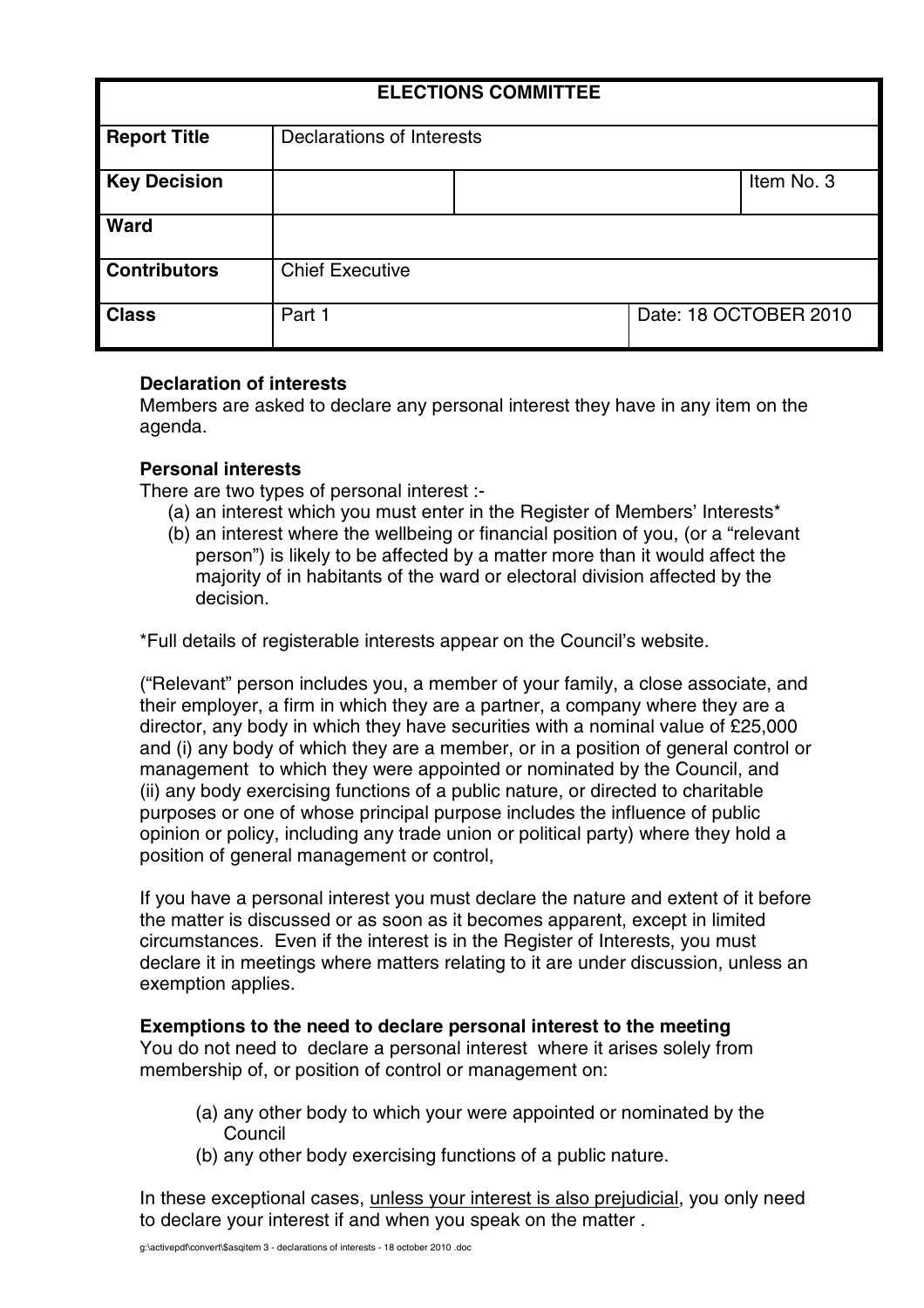# **Sensitive information**

If the entry of a personal interest in the Register of Interests would lead to the disclosure of information whose availability for inspection creates or is likely to create a serious risk of violence to you or a person living with you, the interest need not be entered in the Register of Interests, provided the Monitoring Officer accepts that the information is sensitive. Where this is the case, if such an interest arises at a meeting, it must be declared but you need not disclose the sensitive information.

## **Prejudicial interests**

Your personal interest will also be prejudicial if all of the following conditions are met:

- (a) it does not fall into an exempt category (see below)
- (b) the matter affects either your financial interests or relates to regulatory matters - the determining of any consent, approval, licence, permission or registration
- (c) a member of the public who knows the relevant facts would reasonably think your personal interest so significant that it is likely to prejudice your judgement of the public interest.

# **Categories exempt from being prejudicial interest**

- (a)Housing holding a tenancy or lease with the Council unless the matter relates to your particular tenancy or lease; (subject to arrears exception)
- (b) School meals, school transport and travelling expenses; if you are a parent or guardian of a child in full time education, or a school governor unless the matter relates particularly to the school your child attends or of which you are a governor;
- (c) Statutory sick pay; if you are in receipt
- (d) Allowances, payment or indemnity for members
- (e)Ceremonial honours for members
- (f) Setting Council Tax or precept (subject to arrears exception)

# **Effect of having a prejudicial interest**

If your personal interest is also prejudicial, you must not speak on the matter. Subject to the exception below, you must leave the room when it is being discussed and not seek to influence the decision improperly in any way.

#### **Exception**

The exception to this general rule applies to allow a member to act as a community advocate notwithstanding the existence of a prejudicial interest. It only applies where members of the public also have a right to attend to make representation, give evidence or answer questions about the matter. Where this is the case, the member with a prejudicial interest may also attend the meeting for that purpose. However the member must still declare the prejudicial interest, and must leave the room once they have finished making representations, or when the meeting decides they have finished, if that is earlier. The member cannot vote on the matter, nor remain in the public gallery to observe the vote.